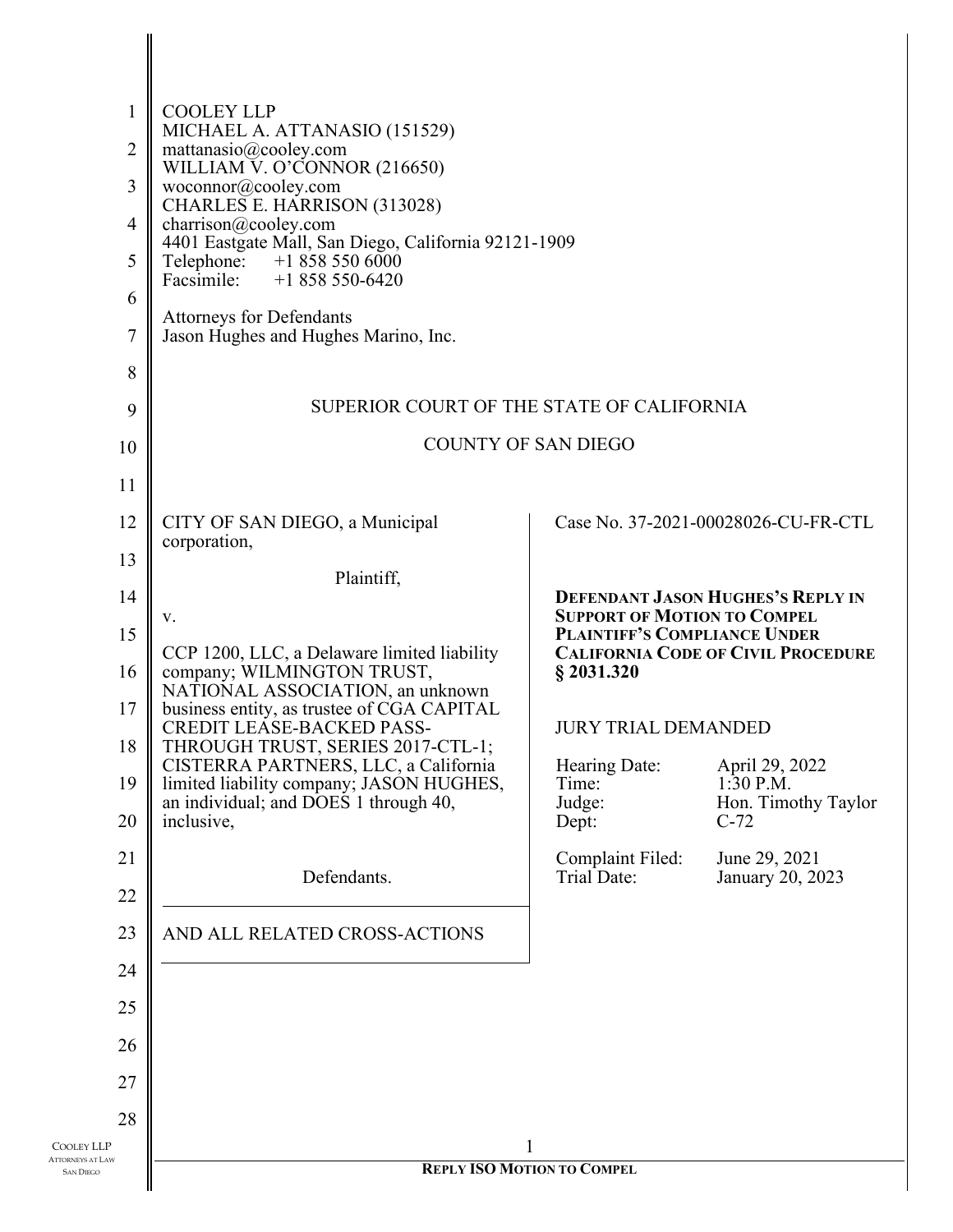# 1

#### **I. INTRODUCTION**

2 3 4 5 6 The City's Opposition confirms that this Motion should be granted.<sup>[1](#page-1-0)</sup> The City does not dispute that the documents Mr. Hughes seeks are relevant and responsive to his RFPs. Nor does it dispute that the responsive documents exist and have existed in the City's possession from the outset of the litigation. And it does not dispute that it nonetheless failed to produce these documents. That is all that is required for the Court to grant this Motion.

7 8 9 10 11 12 13 Instead, the City's argument seems to be that because it is *now* attempting to comply with its discovery obligations, there is nothing to see here. The City is wrong, and the City is not above the law. It is no more entitled than any other litigant to ignore its discovery obligations for over six months, all the while failing to produce documents that are critical to this case. And the City's misconduct is not without severe consequences. The City failed to produce these documents in time for defense counsel to make use of them during critical fact depositions. The City's misconduct threatens an orderly march toward motions for summary judgment and trial.

14 15 16 17 18 19 20 21 22 23 24 Shockingly, the City hid from Mr. Hughes and other parties "roughly 300,000 pages" of documents in the City's custody that might never have come to light but for the testimony of former City employees. (Opp. at 9.) While Mr. Hughes welcomes the City's efforts to begin taking its discovery obligations seriously, that does not change the fact that it took six months of fact discovery, four months of meet-and-confer efforts, and a motion to compel to get the City to produce documents that should have been produced from the outset. Had third parties not testified to the existence of these documents, would the City have ever disclosed them? And what else is the City hiding through feigned ignorance of its own allegations and its document retention policies? Defendants like Mr. Hughes deserve better, but so too does the public, which expects its City Attorney to conduct a diligent investigation before bringing the type of serious allegations it has asserted here.

- 25 26 27 Rather than addressing any of these substantive deficiencies, the City combines an "above the law" attitude with empty proceduralism, suggesting that it cannot be sanctioned despite  $<sup>1</sup>$  Unless otherwise indicated, all acronyms and short-form conventions in this Reply have the same</sup>
- 2 28 meaning as in Mr. Hughes's Memorandum of Points and Authorities, ROA 59 ("Memorandum" or "Memo.").
- <span id="page-1-0"></span>COOLEY LLP ATTORNEYS AT LAW SAN DIEGO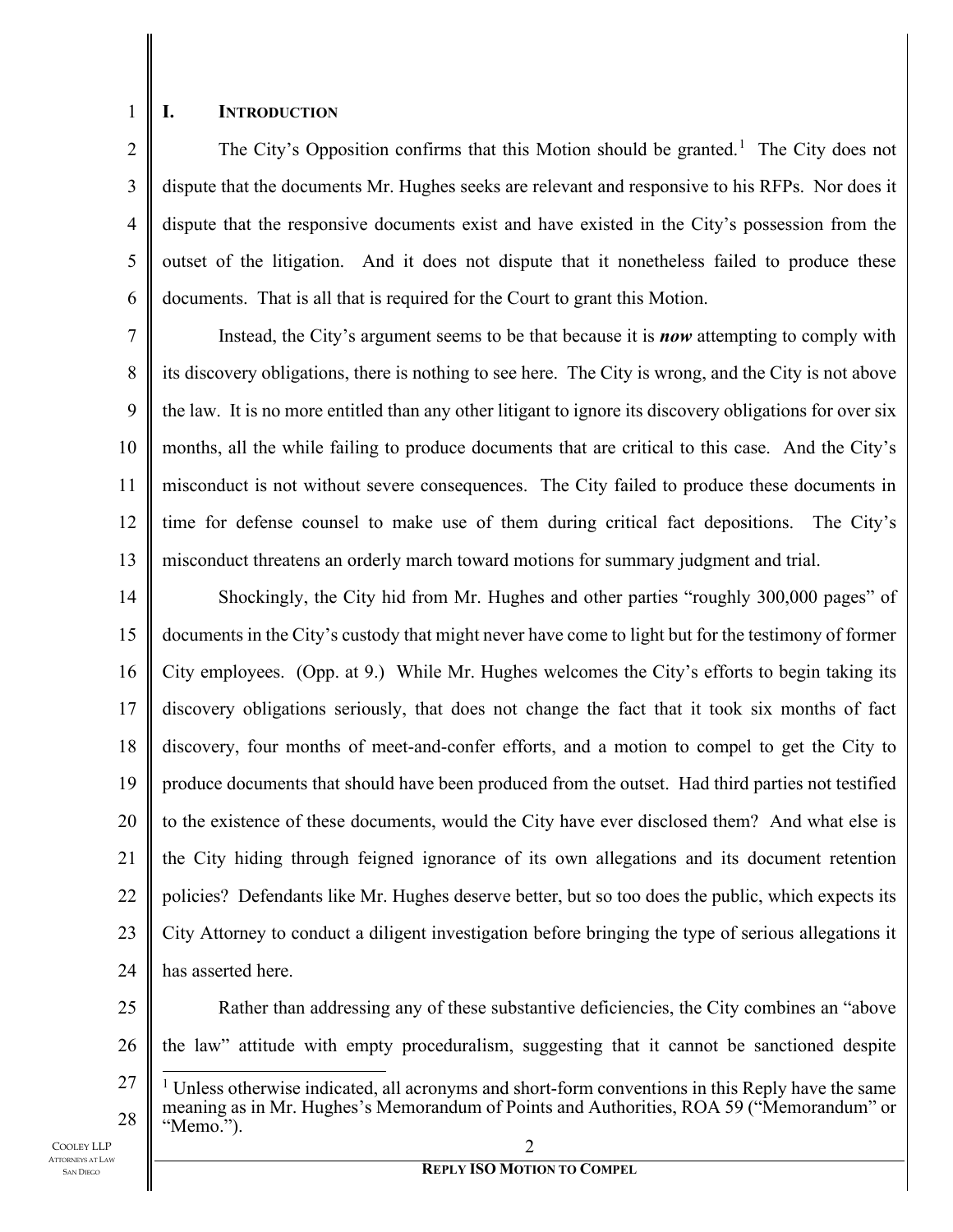1 2 3 4 5 admitting to withholding hundreds of thousands of pages of relevant documents. Why? Because Mr. Hughes discussed the available sanctions in his Memorandum instead of in his Notice of Motion ("Notice"). (See Opp. at 8.) This argument disregards the statutory language of the mandatory sanctions at issue here and is simply another attempt by the City Attorney to avoid accountability.

6 7 8 In short, the City acknowledges it failed to produce documents that are responsive to the RFPs at issue here. That is sufficient to grant the motion, and the City is subject to sanctions for its discovery abuses.

9 **II. ARGUMENT**

### 10

#### **A. The Motion Should be Granted.**

11 12 13 14 15 16 17 18 19 20 Because the City's Opposition fails to engage with the underlying legal standard at all, it is worth reiterating just how straightforward this motion is. To prevail on this motion, Mr. Hughes must only show that the City has failed to produce documents it previously agreed to produce. (Code Civ. Proc., § 2031.320, subd. (a).) In response to the RFPs at issue, which called for emails between six specific City officials and any other person regarding the CCP transaction, the City agreed to produce "all nonprivileged responsive documents in its custody, possession, or control." (O'Connor Decl. at Ex. B, Responses 5-11, 13.) Prior to this motion being filed, however, the City produced no such responsive documents. (O'Connor Decl., ¶ 8.). That is the beginning and end of the inquiry, and the Court should compel the City to produce any remaining documents and submit a sworn declaration verifying that all such documents have now been produced.

21 22 23 24 25 26 27 The City's subsequent productions, which were made two days prior to this Reply and well after Mr. Hughes was forced to file this motion, have no bearing on this motion and certainly do not render it moot. [2](#page-2-0) This is true for two reasons. *First*, given the City's history of withholding documents until forced to disclose them, Mr. Hughes has little confidence that the City has in fact produced all responsive documents in its possession. The Court should require the City to submit a sworn declaration that its recent production is complete and that it has produced all documents in

<span id="page-2-0"></span>28  $^{2}$  As of the date of this Reply, Mr. Hughes is still in the process of uploading these productions and is unable to determine whether they contain responsive documents. (See Declaration of Charles E. Harrison ["Harrison Decl."] ¶ 8.)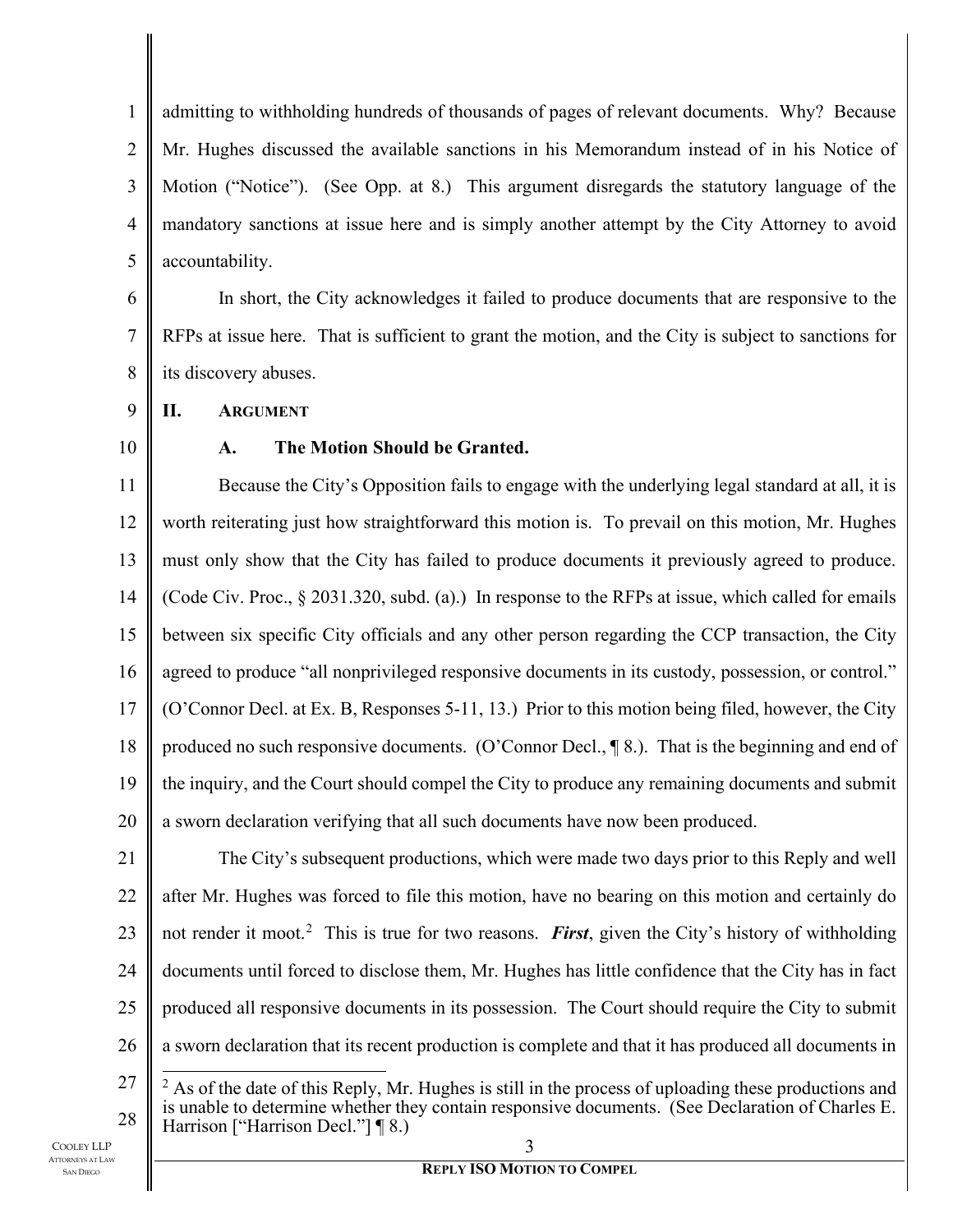1 2 3 4 5 6 its possession, custody, and control that are responsive to the RFPs at issue here. *Second*, the belated production of documents does not immunize the City from sanctions. (See Cal. Rules of Court, rule 3.1348 ["The court may award sanctions under the Discovery Act in favor of a party who files a motion to compel discovery, even though no opposition to the motion was filed, or opposition to the motion was withdrawn, *or the requested discovery was provided to the moving party after the motion was filed*."] [emphasis added].)

7 8 9 10 11 12 13 14 15 16 Indeed, the City's recent productions only serve to underscore the gravity of its discovery abuses here. After six months of fact discovery, four months of meet-and-confer efforts, and the current motion, the City has suddenly discovered more than 300,000 pages of responsive documents. Where were these documents from the outset of the case, and why did it take protracted efforts by Mr. Hughes for the City to produce them? As with all litigants, the City Attorney has a duty to investigate her claims prior to filing a lawsuit, and that requires—at a minimum conducting a basic document search and interviewing key witnesses. That plainly did not happen here. Had Mr. Villa and Ms. Lewis not testified during their depositions as to the number of documents the City was withholding, (see Memo. at 7-9), Mr. Hughes might never have learned of them, and the City would continue to feign ignorance as to responsive documents in its possession.

17 18 19 20 21 Mr. Hughes should not be at the mercy of third parties to discover documents the City was obligated to produce months ago. The documents have existed since the beginning of the case, they are responsive, and they were withheld. The Court should grant the motion and require the City to submit a sworn declaration that it has produced all documents in its possession, custody, or control responsive to the RFPs at issue here.

22

### **B. Evidence Since This Motion Was Filed Confirms a Pattern of Suppression.**

23

28

24 Requiring a sworn declaration from the City is especially warranted given evidence that has been uncovered since Mr. Hughes filed his motion.<sup>[3](#page-3-0)</sup> On the night before her deposition on April

<span id="page-3-0"></span>25 26 27 <sup>3</sup> While new evidence is disfavored in reply papers, "a recognized exception is for points strictly responsive to arguments made for the first time in the opposition." (*Golden Door Props., LLC v. Super. Ct. of San Diego Cnty.* (2020) 53 Cal.App.5th 837, 774 [subsequent history and quotations omitted].) Trial courts have "discretion whether to accept new evidence with the reply papers."<br>(*Alliant Ins. Servs., Inc. v. Gaddy* (2008) 159 Cal.App.4th 1292, 1308.) This is especially true here, where evidence not available to Mr. Hughes at the time of his opening papers directly contradicts

points made by the City in its Opposition. As detailed in this section, this new evidence "strictly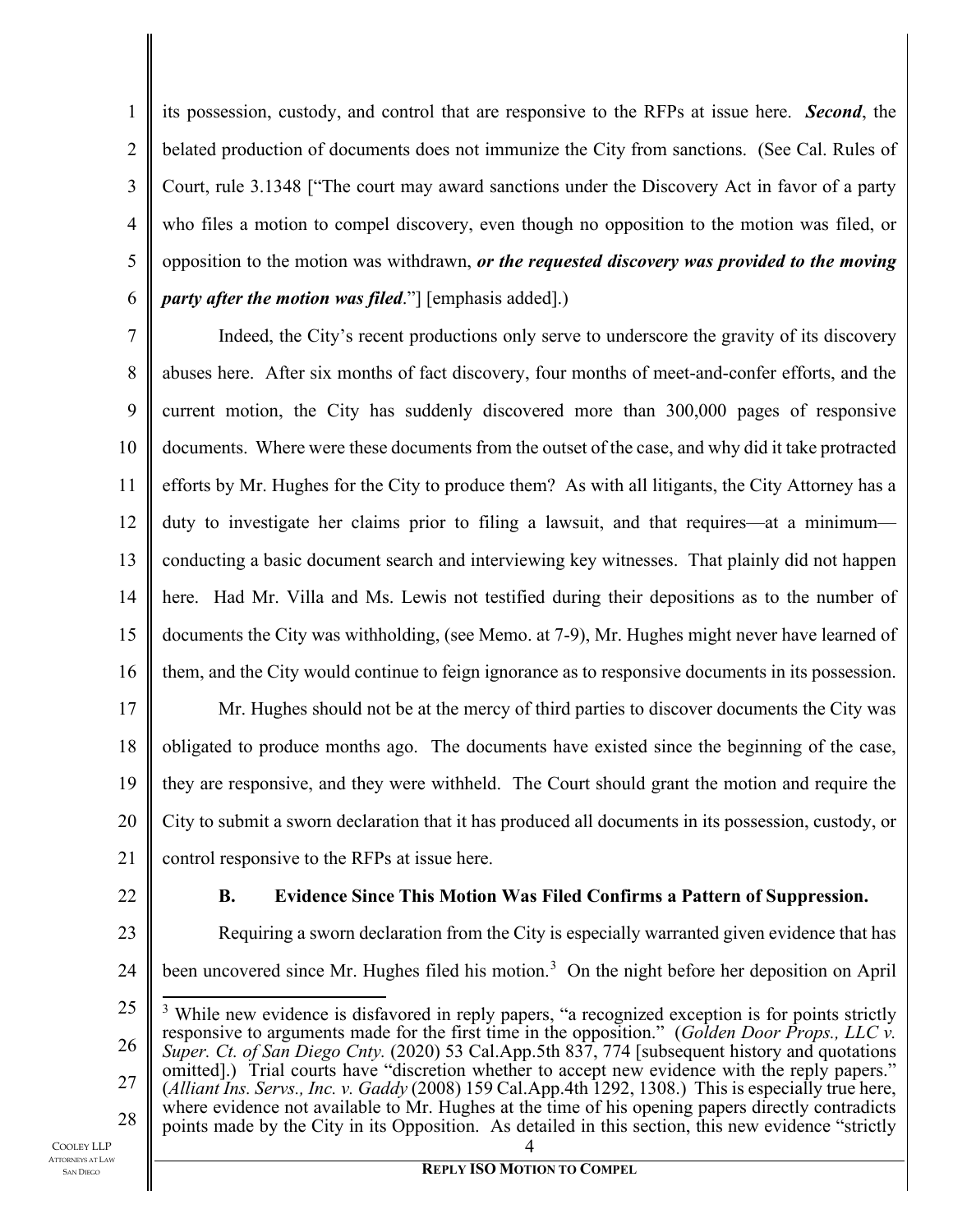1 2 3 4 5 6 7 8 9 15, 2022, Cybele Thompson—the City's Director of Real Estate Assets from 2014 to 2020 produced over 300 internal City documents related to these transactions, which she claimed to have personally retained when she resigned from her position with the City. (See Harrison Decl. ¶ 3.) In that production, Ms. Thompson disclosed at least 91 separate internal City emails, 28 of which are internal communications that would be responsive to the underlying RFPs at issue here. (*Id.* at ¶ 4.) *None* of those responsive emails were produced by the City prior to Mr. Hughes filing this motion. (*Id.* at ¶ 5.) Defense counsel has continued to meet and confer with counsel for the City on these issues, even while this motion is being briefed. Those efforts included a letter dated April 18, 2022, which detailed these specific deficiencies. (*Id.* at ¶ 6; Ex. A.)

10 11 12 13 14 15 16 17 18 19 20 21 22 23 24 As with the documents referenced by Ms. Lewis and Mr. Villa during their depositions, (see Memo. at 7-9), the documents produced by Ms. Thompson are more than relevant—they are potentially fatal to the City's case. Several of the documents produced by Ms. Thompson are communications between Ms. Lewis and other City employees in which those employees discuss an email from Mr. Hughes disclosing he would seek—from parties other than the City compensation for any alternative lease-to-own transaction, an idea that would solve the City's inability to purchase the CCP and 101 Ash buildings. (See Harrison Decl. ¶ 7; Exs. B, C.). As discussed at length in Mr. Hughes's opening briefing, these documents are critical because they indicate the City was aware of Mr. Hughes's compensation in October 2014, which means the statute of limitations on this action expired nearly three years before it was filed. (See Memo. at 10; see also Gov. Code, § 1092(b).) Mr. Hughes requested communications from these six custodians—which included Ms. Thompson, Ms. Lewis, Mr. Villa, and others—specifically *because* they were the City employees most likely to have emails related to Mr. Hughes's compensation disclosures. The City's attempts to downplay an issue sanction on this topic as "not tied to any discovery request at issue" is nothing short of disingenuous. (Opp. at 11.)

25 26

27 28 responds" to the City's contentions that (1) it "is not withholding responsive, non-privileged documents", (Opp. at 10), and (2) the issue sanctions are "not tied to any discovery request at issue." (Opp. at 11.)

COOLEY LLP ATTORNEYS AT LAW SAN DIEGO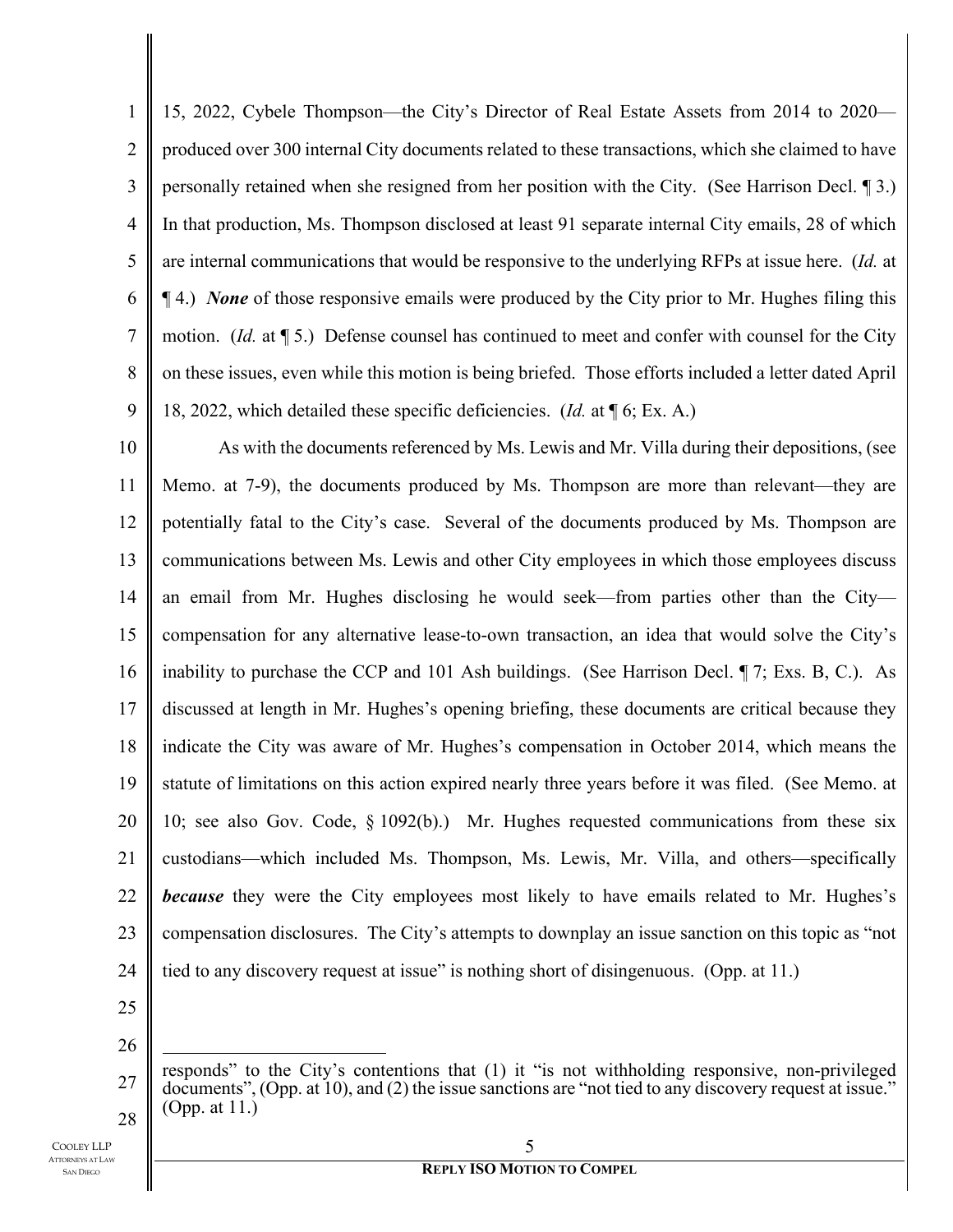1 2 3 4 5 6 7 8 Setting aside the ways in which these documents defeat key elements of the City's claims, Ms. Thompson's recent production raises a more fundamental question relevant to this discovery dispute. How did Ms. Thompson, a departing employee, have access to relevant internal City emails—many of which she was not copied on—that the City Attorney's Office apparently could not find after months of searching? (See Harrison Decl., Exs. B, C.) The only possibility is that the City failed to take its discovery obligations seriously, and it never bothered to search for documents until testimony from third parties and this motion from Mr. Hughes forced its hand. That is a misuse of the discovery process and is sanctionable.

9 10 11 12 13 A former City employee secreting away documents before resigning from her job should not be the best source of key City documents in this case. Producing such documents is a basic obligation required of any litigant; it is certainly not a tall task for the City, with hundreds of attorneys and a small army of outside counsel at its disposal. The Court should grant this motion and award sanctions to deter such behavior going forward.

14

### **C. The City's Attempts to Avoid Sanctions are Baseless.**

15 16 17 18 19 20 21 22 23 24 Instead of meaningfully contesting this motion on the merits, the City shrouds itself in proceduralism, arguing that it is not subject to sanctions for its discovery abuses because Mr. Hughes discussed the City's sanctionable conduct in his Memorandum instead of "requesting" sanctions in the Notice of Motion. The City is incorrect. As pointed out in the Memorandum, monetary sanctions are not optional in this situation,<sup>[4](#page-5-0)</sup> and they do not require a "request." If the Court grants this Motion to Compel Compliance and finds the City did not act with substantial justification, it "*shall* impose a monetary sanction" against that party. (Code Civ. Proc., § 2031.320, subd. (b) [emphasis added].) In other words, this statute does not require the moving party to "request" sanctions at all, and it therefore does not fall within the plain language of the sanctions provision the City relies on to dodge responsibility here. (See *id.* § 2023.040 ["A *request* 

- 25
- 26

<span id="page-5-0"></span>27

28

<sup>&</sup>lt;sup>4</sup> While monetary sanctions are mandatory if Hughes prevails on this motion, issue sanctions are permissive and may be imposed following disregard of a Court order. (See Code. Civ. Proc,  $\hat{\xi}$  2031.320, subd. (c).) Mr. Hughes will revisit issue sanctions if, following the City's verification that production is complete, he discovers further withheld documents.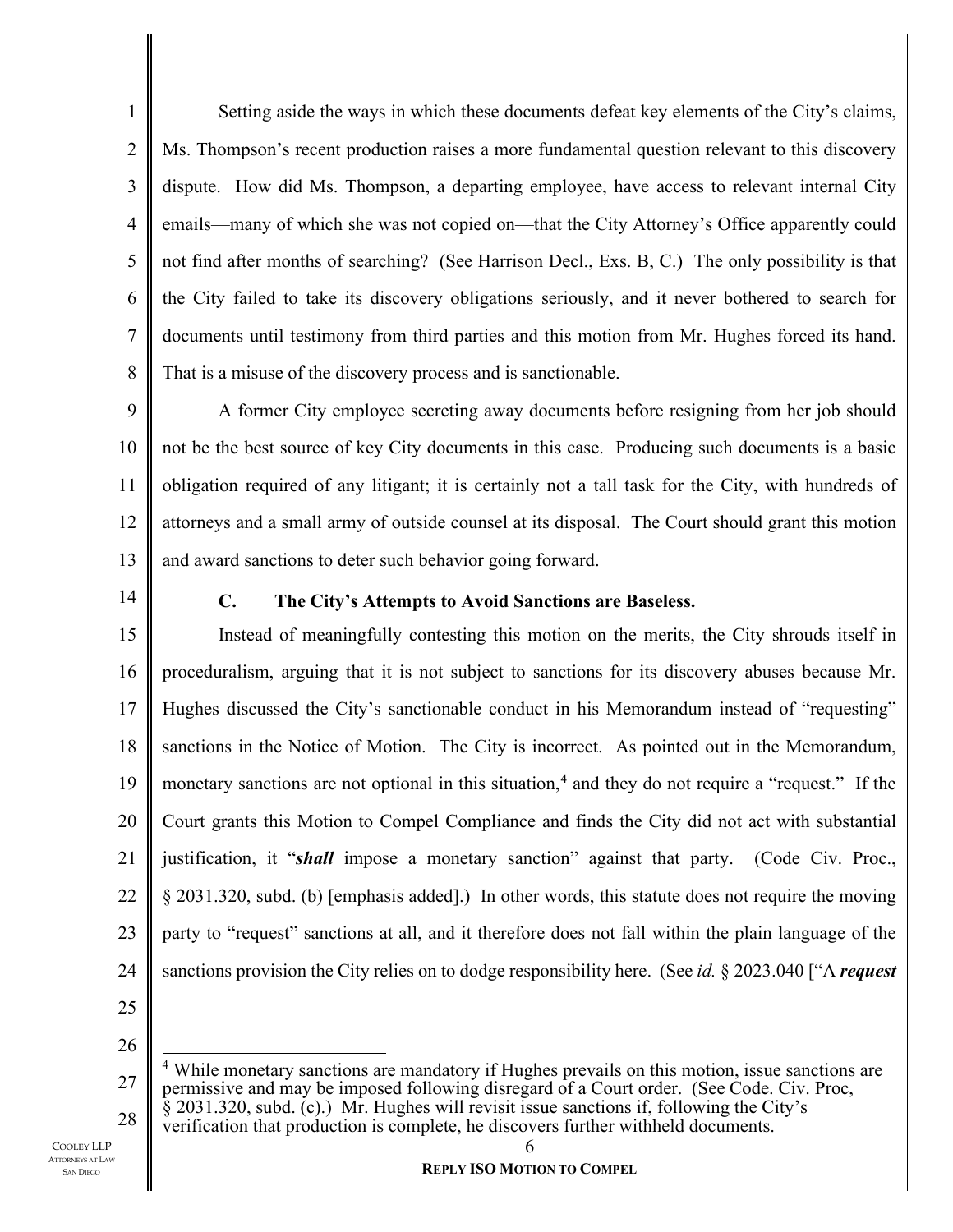*for a sanction* shall, in the notice of motion, identify every person, party, and attorney against whom the sanction is sought, and specify the type of sanction sought." [emphasis added].)

3 4 5 6 7 8 9 In any event, the City had notice of the sanctions at issue here and it had the opportunity to explain in its Opposition why sanctions are not warranted. It does not argue that the amount of the monetary sanctions here is unreasonable, nor does it argue that the declaration supporting those sanctions is deficient. It instead relies solely on the argument that because Mr. Hughes's discussion of sanctions was explained (at length) in his Memorandum rather than in one sentence in the Notice, sanctions are off the table. This is simply another example of the City evading responsibility for its discovery abuses.

10 11 12 13 14 15 16 17 The City also complains that Mr. Hughes's counsel never indicated "it would seek issue sanctions or monetary sanctions or make an effort to meet and confer regarding the same." (Opp. at 10.) This too is incorrect. Mr. Hughes's formal meet-and-confer letter, which was sent after months of failed attempts to get the City to produce responsive documents, specifically noted that the City's "failure to produce these documents . . . is grounds for an adverse inference that the contents of these documents would support Hughes's defense." (See O'Connor Decl. at Ex. C, p.2.) That letter goes on to reference the relevant sanctions statute, section 2023.030. (*Id.*) There is simply no tenable "notice" argument regarding sanctions here.

18 19 20 21 22 23 24 25 26 To the extent the Court finds the notice of sanctions here was insufficient, Mr. Hughes will re-notice his motion for sanctions after the Court rules on this motion. (See Cal. Civ. Ctrm. Hbook. & Desktop Ref. § 25:37 [2022 ed.] ["Although it is advisable to place a request for monetary discovery sanctions within a motion to compel a response or further responses, there is no legal requirement to do so. A motion for monetary discovery sanctions may be filed separately—and after—a motion to compel discovery."]); *London v Dri-Honing Corp.* (2004) 117 Cal.App.4th 999, 1006 [rejecting contention that request for monetary sanctions was untimely because it was not set forth in motion to compel further response].). That motion will also include a request for additional fees incurred in preparing both this Reply and the Motion for Sanctions.

27 28

1

2

COOLEY LLP ATTORNEYS AT LAW SAN DIEGO